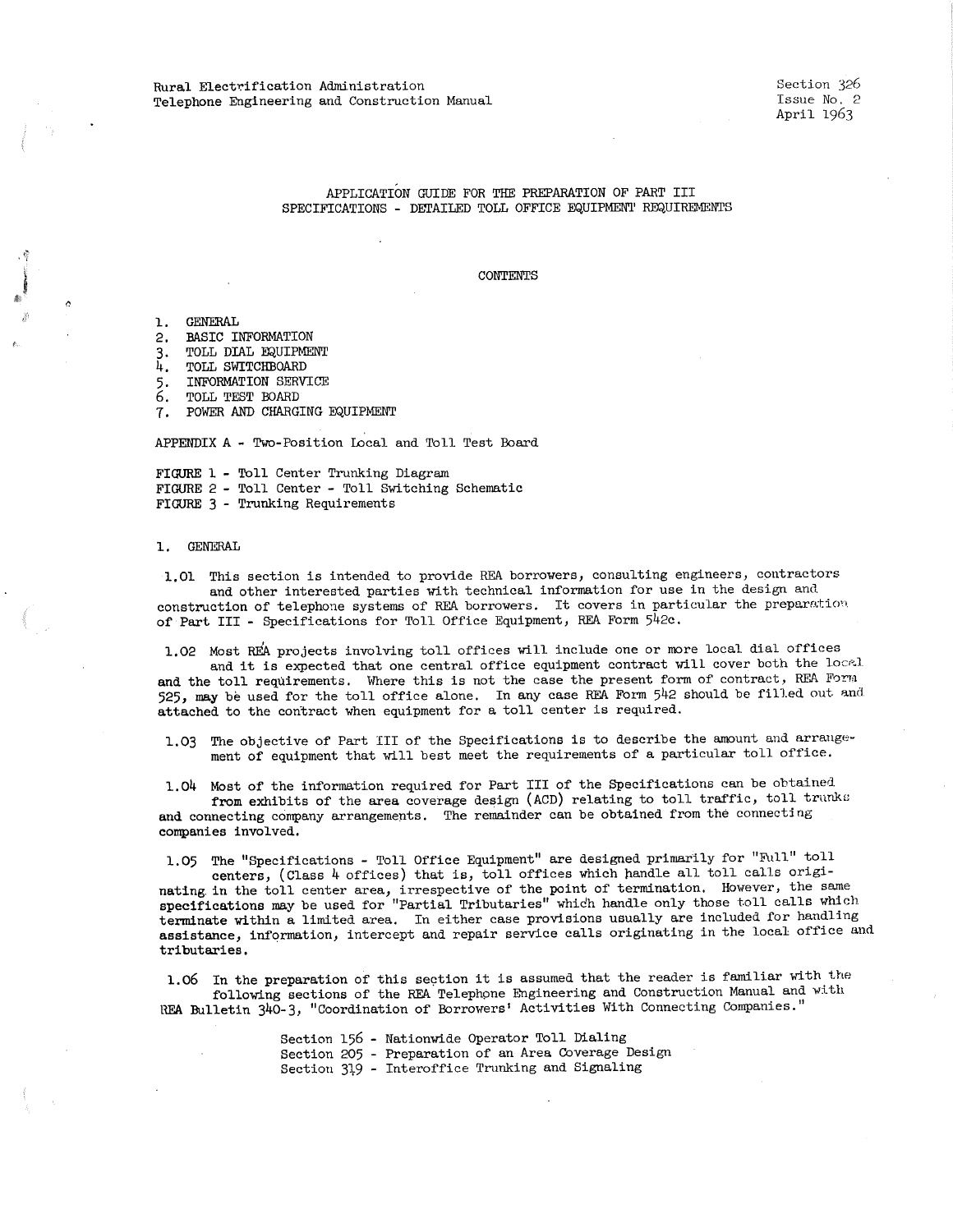Section 325 - Application Guide for the Preparation of Detail Dial Section 415 - Transmission Objective Section 511 - Telephone Traffic - Dial Equipment for Toll Centers Section 512 - Telephone Traffic - Manual Toll Board Equipment Section 520 - Central Office Equipment Switch Quantities ( Large Central Office Equipment Requirements Central Offices)

1.07 To best meet the requirements for a particular office it may be desirable to deviate in certain respects from the general provisions contained in Part I. Such deviations will be stated in Part III and will supersede the requirements of Part I.

1.08 The paragraph numbers in this section conform to the item numbers of REA Form 542c.

2. BASIC INFORMATION

2.01 Originating Toll Messages Per Day Handled on Toll Board. This is the total of the 1~c.ssages originating at the toll center and at its tributaries which will be ticketed and timed at the toll board. For the toll center and the tributaries included in the ACD, the traffic studies in the ACD should show the toll messages per day per station and the number of stations, initially and at the end of ten years from which total messages can be calculated. For other tributaries a separate estimate is made by the borrower, if he owns them, or if not, an estimate is obtained from the connecting company.

2.02 Intertoll Trunks. Information on number of trunks and conversions to dial may be obtained from the connecting company owning the trunks.

2.03 Tributary Trunks. Exhibit C of the ACD shows the trunks between offices covered by the ACD for both the five-year and the ten-year periods. For other tributaries

corresponding information can be obtained from the company that owns the trunks. The tenyear figures should reflect expected conversions of ringdown trunks to dial operation and the more liberal engineering schedule usually associated with this change.

2.04 Toll Distributing Frame. In most cases tributary and intertoll trunks are terminated on a separate vertical and horizontal of the local main frame. A separate toll frame must be provided where the toll office is in a separate building.

2.05 Trunking Diagram. Information for this item is obtained from Exhibit C of the ACD and in discussions with the connecting companies involved. Attached Figure l illustrates the type of diagram suggested.

2.06 Trunking Requirements. Each intertoll and tributary group terminating in the toll

office is listed on this form. Separate columns are used for two-way, one-way in and one-way out groups. The purpose of this form is to show the trunk requirements at the toll center end. The requirements at the tributaries included in the REA project are covered in the corresponding REA Form 558c included in the "Specifications - Central Office Equipment Requirements" for the local offices. Attached Figure 3 illustrates how this form is filled out,

Lines  $2$  -  $7$ . The number and type of operation of tributary groups included in the project are obtained from the corresponding forms included in the specifications for the tributaries. For other tributary groups and for intertoll groups the information is obtained through agreement with the connecting company that owns the trunks.

Lines 8 - 10 Usage. Both "Toll" and "EAS" are checked where both services are handled over the same group. "Special Service" is checked where assistance calls are handled over the group,

Lines 11 - 23. These items are filled in from information obtained from REA Form 558c, REA Form 810 and from discussions with the connecting companies that own the distant terminal.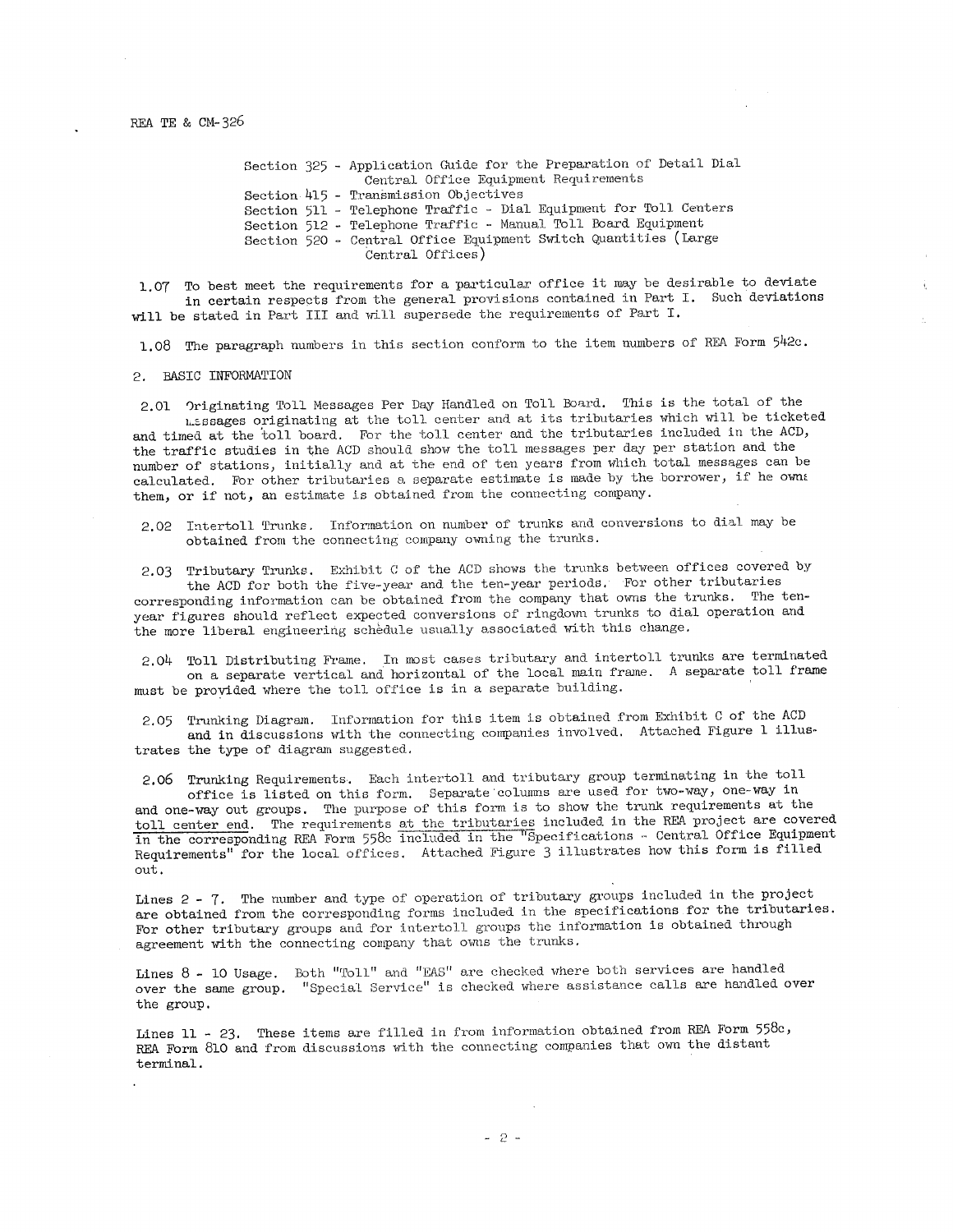REA TE & CM-326

Lines 24 - 30. These items are derived from the "Trunk Information" shown above. Reference to REA TE & CM-319 may be helpful in developing the figures. In exceptional cases it may be necessary to provide trunk equipment at distant offices where the local equipment is not included in the REA project. In this event the trunk equipment required is included in Lines  $24 - 30$ , and an explanation is attached. Line  $24$  is the sum of the entries in Lines  $2 - 7$ .<br>Item 25, Repeating Coils, is the same as Line  $24$ . Where it is uncertain whether or not coils are required, one should be specified for each trunk. If it develops later that all coils will not be needed, the excess may be returned or kept for maintenance or for future use. Line 26 shows the wired and equipped quantities of incoming selectors. The equipped quantity will be the same as shown in Line 24 for trunks equipped with incoming selectors. The wired quantity will exceed the equipped quantity only if additional selectors will be required in the near future. The figures in these lines, of course, should exclude any trunk equipment items to be supplied by connecting companies,

# 3. TOLL DIAL EQUIPMENT

A schematic showing quantities and arrangement of selectors and trunks can be developed as described in REA TE & CM-511. The requirements for transmission pads, impedance compensators and repeating coils can be developed as described in the American Telephone and Telegraph Company's "Notes on Distance Dialing - Section 6 - Transmission Considerations." Attached Figure 2 illustrates the type of schematic suggested for the toll dial equipment.<br>This should be combined with the schematic for local dial equipment when one contract covers both.

#### 4. TOLL SWITCHBOARD

Items 4.021 - 4.025 may be developed from the Basic Information as described in REA TE & CM-512. Eight cord pairs per position usually are specified unless there is reason to believe six would be adequate.

Item  $4.026$ . Coin control on the switchboard is required only where prepay coin service is provided.

Item 4.027. Key sets are now used on most REA toll switchboards and usually only Item 4.0272 is checked. However, if a bid is desired for dials alone, Item 4.0271 is checked. Where key sets have access to two or more senders, standby dials need not be supplied. If key sets are specified, the dials will be used only for standby.

#### 5, INFORMATION SERVICE

These items should be filled in whether the information and intercept traffic is to be handled on a separate information desk or on an end position of the toll board. Separate information and intercepting trunk groups generally are provided from the local dial office<br>at the toll center but at tributaries these services usually are handled over the toll group or over an EAS group to the operator office.

5,01 Number of Positions Required, In most REA projects one position will be found adequate but in the larger toll centers, experience may indicate that more are required. In practice, operators at the first two or three positions usually handle both toll and auxiliary services.

5,02- 5.05. -A minimum of two trunks in any group is suggested and more should be specified where there is reason to believe they are needed. Opposite "other trunks," Item 5.06, show any other groups, such as Repair Service, which should appear on the Information position. The derivation of intercepting trunk requirements is found in REA TE & CM-520.

#### 6. TOLL TEST BOARD

Requirements vary widely depending on the number and type of intertoll trunks terminating in the office and on the arrangements made with the connecting company that owns the other terminals. In some toll offices the facilities provided for testing local equipment may be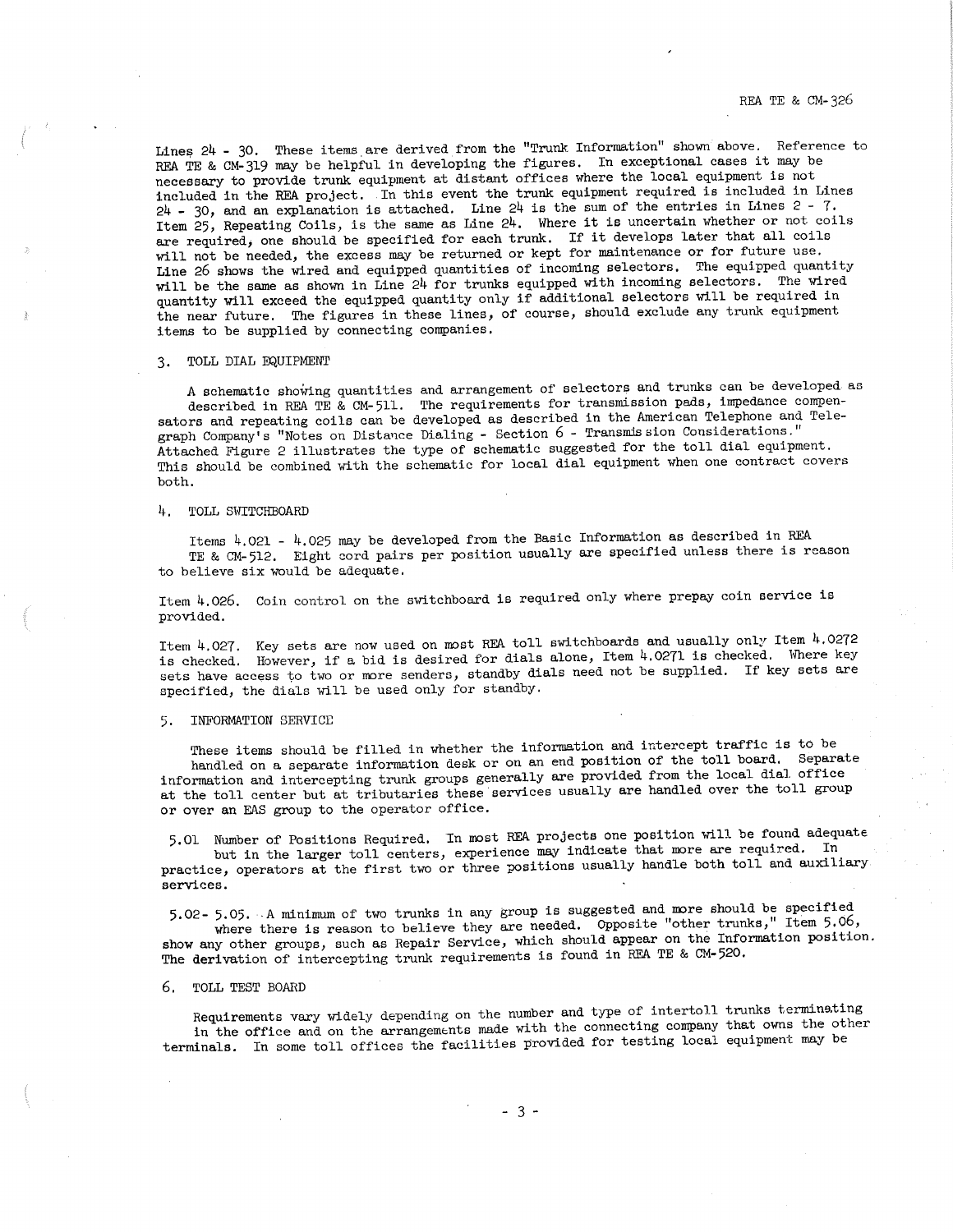REA TE & CM-326

adequate for the testing of intertoll trunks required of the REA borrower. It is suggested that this item be discussed with the connecting companies' representatives and agreement reached on what should be specified. Trunk testing facilities should be limited to those which are actually needed for the maintenance of interoffice trunks installed. Attached Appendix A lists the features that may be provided on a two-position local and toll test board.

7. POWER AND CHARGING EQUIPMENT

Where one power plant is provided for both the local and toll offices, the estimated power requirements are shown in the Specification - Detail Central Office Equipment Requirements, REA Form 558c. If a separate power plant is to be used for the toll offic this information is shown on REA Form 542c.

The current drain for the toll equipment may be estimated on the following basis:

| Toll Switchboard - Per Position                                                      | 2 Amps    |
|--------------------------------------------------------------------------------------|-----------|
| Interoffice Trunk Terminated on a Selector                                           | $.3$ Amps |
| Interoffice Trunk Terminated Only on the<br>Switchboard or on the Banks of Selectors | .2 Amps   |

 $\pm$ 

Power requirements are based on the estimated number of interoffice trunks and positions at the end of ten years as shown in Items 2.02, 2.03 and 4.022 of the Specification.

The 48-volt power required for carriers, repeaters and any other power-using items is estimated separately aud added to the above.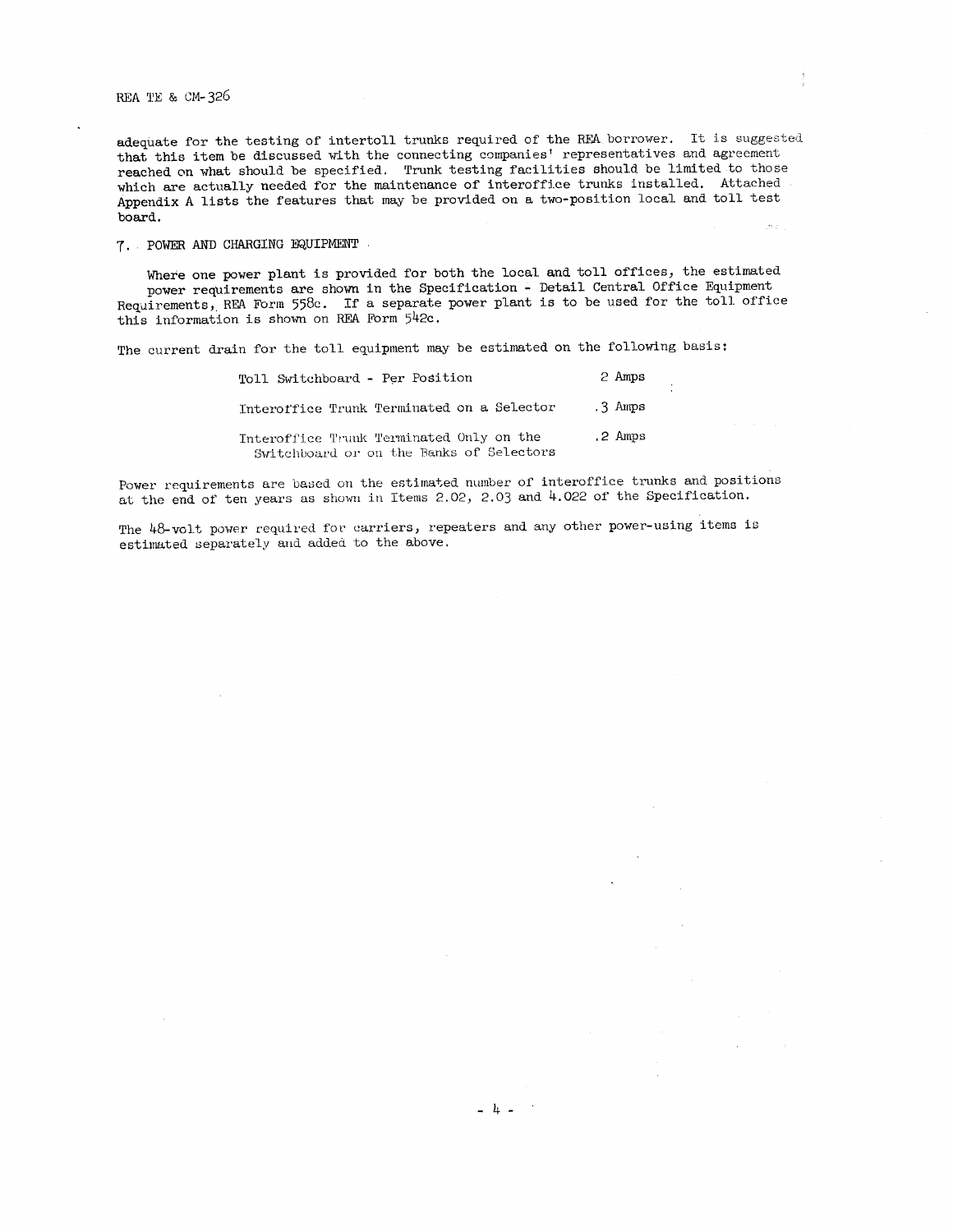# APPENDIX A

# TWO-POSITION LOCAL AND TOLL TEST BOARD

The testing facilities consist of two relay rack type positions. Position No. l is considered basic as a local test position and Position No. 2 is considered basic as a combined toll and local test position. Each position is equipped with a keyshelf. The following features are included:

- 1. All test features specified in Item 3,02 of RFA Form 558a using 150 volts d-c for testing battery.
- 2. Two operators' sets (one per position).
- 3, One handset and cord.
- 4. One combination volt-ohm milliammeter.
- 5, Two MDF test shoe circuits.
- 6. One MDF test clip circuit
- 7, Ringing key circuit.
- 8. Howler circuit.
- 9,. Two trunks to test distributors.
- 10. Three incoming inspector trunks (Code 117).
- 11, Two local line terminations.
- 12. Two 2-way trunks to toll board, two 2-way trunks to information desk.
- **13.** One dial speed and ratio circuit.
- **14 ..** One Wheatstone Bridge.
- 15, One trouble tone circuit.
- 16, One oscillator test trunk (Code 102) (including oscillator with automatic start).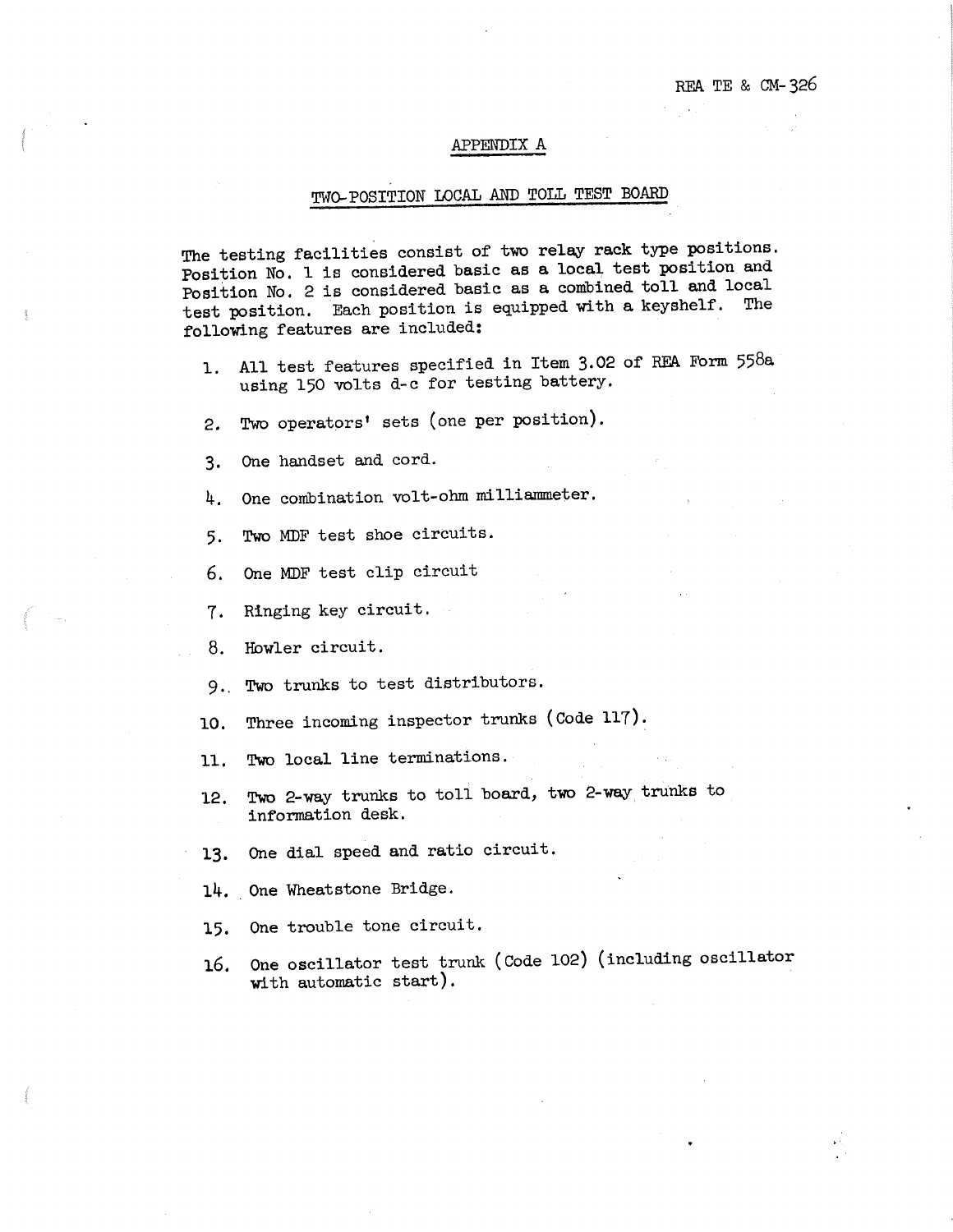REA TE & CM-326 Appendix A

- 17. One supervisory test trunk (Code 103) including flashing circuit.
- 18. One termination test trunk (Code 100).
- 19. One incoming service trunk ( Code 101).
- 20. Test jacks as required.
- 21. Two operator chairs.
- 22. Patching cords.
- 23, One night alarm circuit
- 24. One sounder test circuit
- 25, One pad control circuit
- 26. One test circuit to toll board (cord test).
- 27, The toll test board shall be so arranged that convenient access over interoffice trunks may be provided to a transmission test circuit in the tributary offices. The test circuit in the tributary offices is designed so that if a certain designated connector terminal is dialed singly, access is provided to a one milliwatt supply of 1000 cps tone. If another designated connector terminal is dialed singly, access is provided to a termination consisting of a 900-ohm resistor in series with a 2 mfd capacitor for a "balance test" and noise measurement. Whenever both connector terminals are held simultaneously, both the milliwatt supply and the 900-ohm termination are lifted off and a loop around condition is established in the tributary office. This permits the overall loss to be determined from the toll office, going out over one trunk, looping around and returning over the other trunk. No equipment for making transmission measurements is to be provided in the toll office unless specified.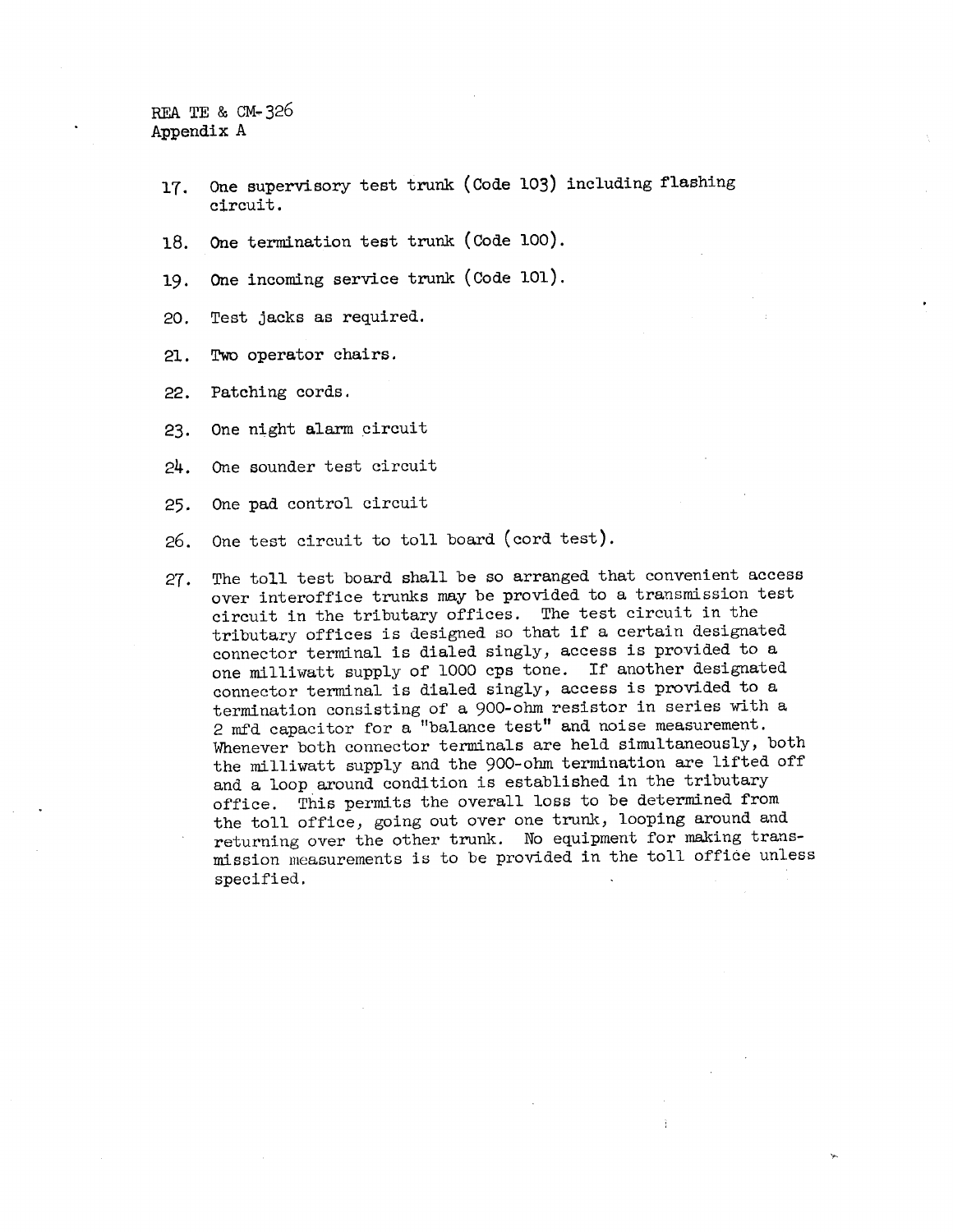

TOLL CENTER TRUNKING DIAGRAM

# FIGURE 1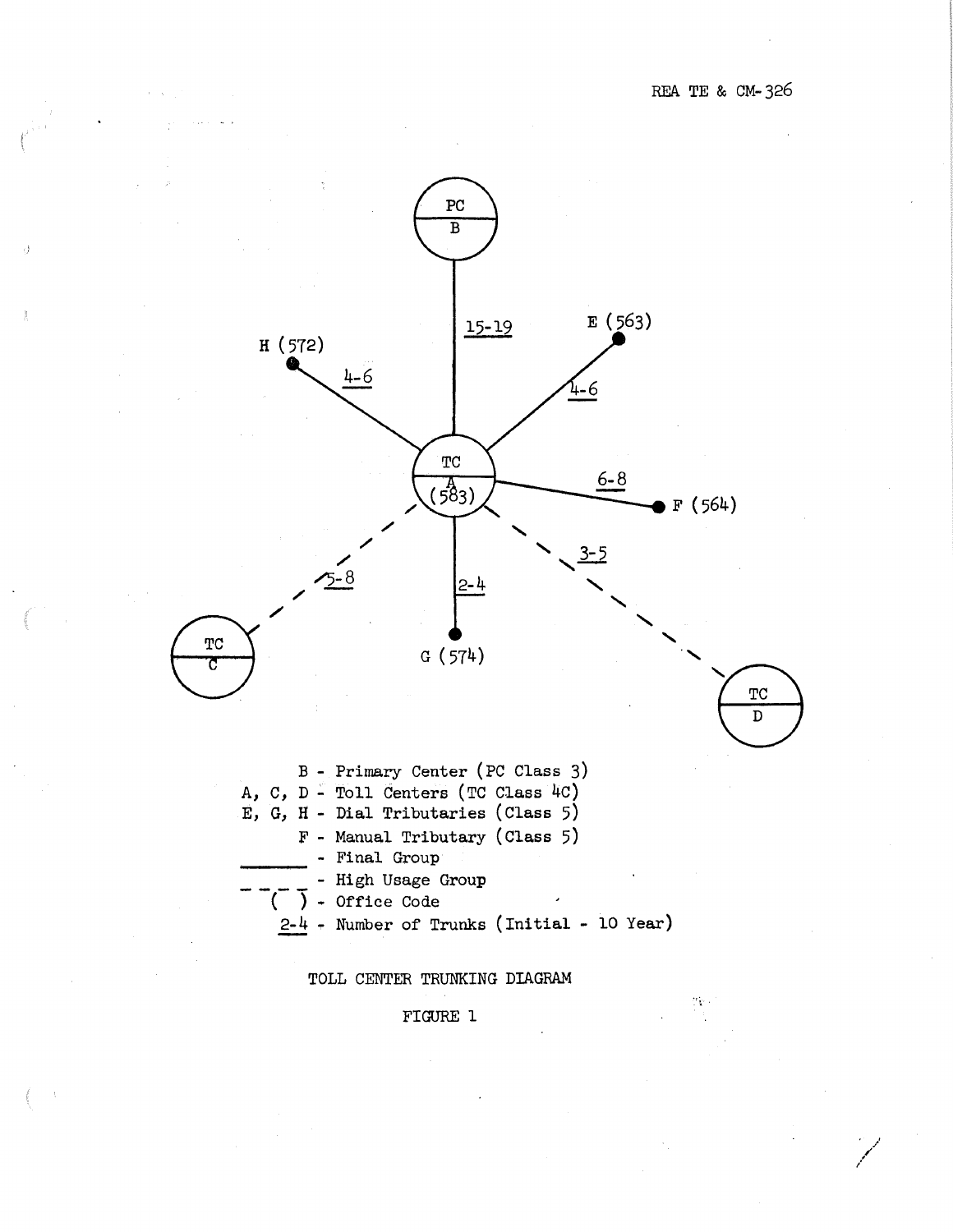

 $\Delta$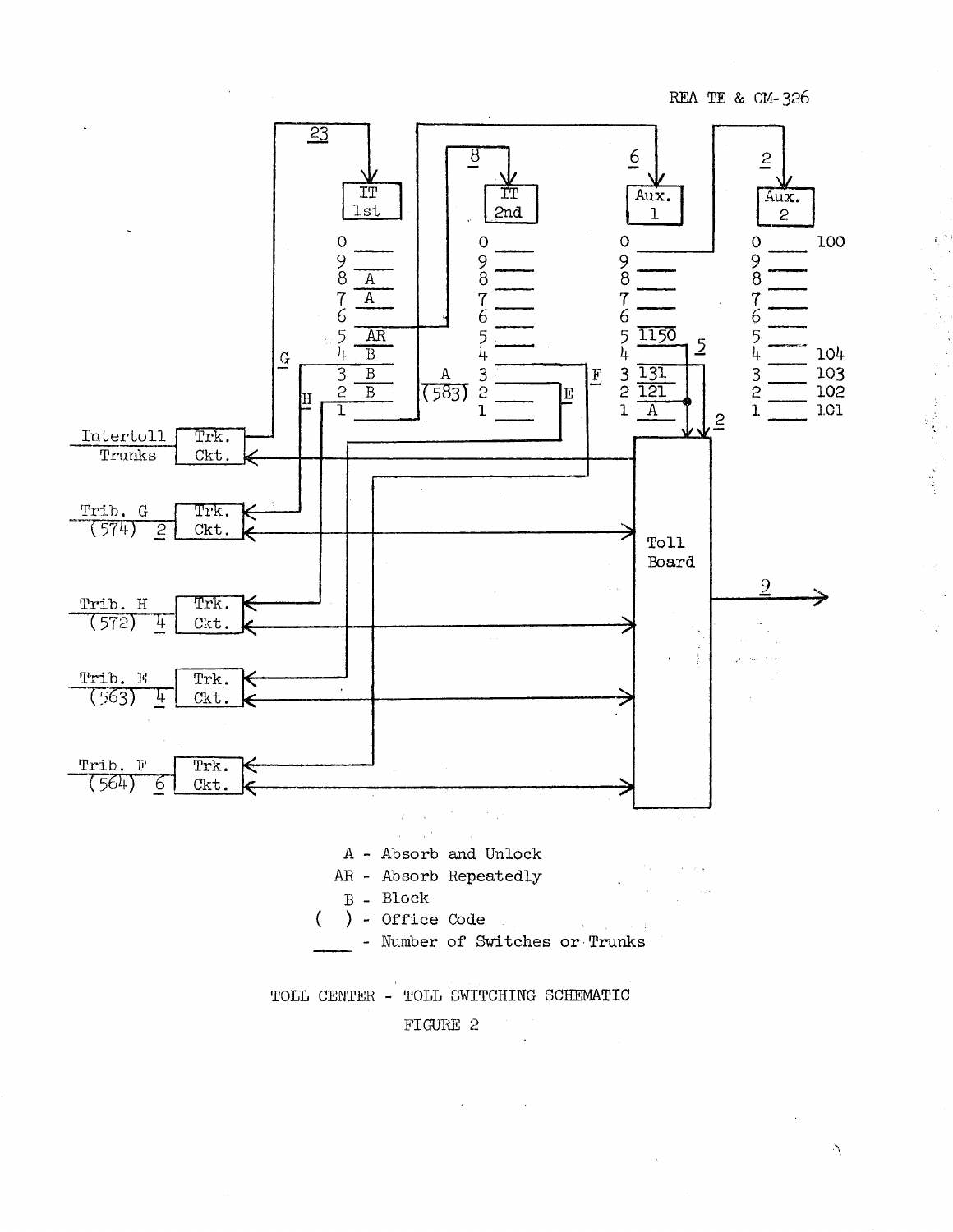.......

|                                 | Group                                                                     | Distant Office  |                                      |                          |                                     | - Benton -               |                         |                          | →                   | Eden                  |                         | Franklin                         |                     |  |
|---------------------------------|---------------------------------------------------------------------------|-----------------|--------------------------------------|--------------------------|-------------------------------------|--------------------------|-------------------------|--------------------------|---------------------|-----------------------|-------------------------|----------------------------------|---------------------|--|
| ı                               |                                                                           |                 | 2-Way, In or Out                     | $\overline{\mathsf{2W}}$ |                                     | $\overline{\text{In}}$   |                         | Out                      |                     | $\overline{2W}$       |                         | $\overline{\mathsf{2W}}$         |                     |  |
|                                 | TRUNK INFORMATION                                                         |                 |                                      |                          |                                     |                          |                         |                          |                     |                       |                         |                                  |                     |  |
|                                 | Loop                                                                      |                 |                                      |                          |                                     |                          |                         |                          |                     | 4                     |                         |                                  |                     |  |
| $\overline{c}$                  | 3<br>No. and Type<br>4<br>of Operation<br>5<br>Interoffice<br>6<br>Trunks |                 | $\overline{\text{SX}}$               | 5                        |                                     | $\overline{5}$           |                         | 5                        |                     |                       |                         |                                  |                     |  |
|                                 |                                                                           |                 | $\overline{\text{cx}}$               |                          |                                     |                          |                         |                          |                     |                       |                         |                                  |                     |  |
|                                 |                                                                           |                 | $(E-M)$<br>DX                        |                          |                                     |                          |                         |                          |                     |                       |                         |                                  |                     |  |
|                                 |                                                                           |                 | $(E-M)$<br>Carrier                   |                          |                                     |                          |                         |                          |                     |                       |                         |                                  |                     |  |
| $\overline{1}$                  |                                                                           |                 | Ringdown                             |                          |                                     |                          |                         |                          |                     |                       |                         | 6                                |                     |  |
| ह                               |                                                                           |                 | Toll                                 | حساً                     |                                     | レ                        |                         | $\overline{\phantom{0}}$ |                     | 〜                     |                         |                                  |                     |  |
| 9                               | Usage                                                                     |                 | EAS                                  |                          |                                     |                          |                         |                          |                     |                       |                         |                                  |                     |  |
| 10                              |                                                                           |                 | Special Service                      | $\checkmark$             |                                     | $\overline{\phantom{0}}$ |                         |                          | سمى<br>$\checkmark$ |                       |                         |                                  |                     |  |
| īī                              |                                                                           |                 | Magneto                              |                          |                                     |                          |                         |                          |                     |                       |                         |                                  |                     |  |
| 12                              | Type of                                                                   |                 | Com. Battery 48 V<br>24V             |                          |                                     |                          |                         |                          |                     |                       |                         |                                  |                     |  |
| 13                              | Switchboard                                                               |                 | Manual                               |                          |                                     |                          |                         |                          |                     | $\checkmark$          |                         |                                  |                     |  |
| 14                              | Distant End                                                               |                 | Dial                                 | $\checkmark$             |                                     | $\checkmark$             |                         | $\overline{\phantom{0}}$ |                     |                       |                         |                                  |                     |  |
| 15                              |                                                                           |                 | Com. Battery Toll<br>Loop Resistance | $\leftarrow$             |                                     | 1725                     |                         |                          |                     | 400                   |                         |                                  | 410                 |  |
| 16                              | Trunk                                                                     |                 | Gauge                                | $\leftarrow$             |                                     | LO4 40% CW               |                         |                          |                     |                       | $\overline{19}$         | 080 40% CW                       |                     |  |
| 17<br>18                        | Physical                                                                  |                 | Loading                              |                          |                                     |                          |                         |                          |                     |                       | $H-88$                  |                                  |                     |  |
| 19                              | Characteristics                                                           |                 | Length (KF)                          |                          |                                     |                          | 350                     |                          |                     |                       | 25                      |                                  | $\overline{50}$     |  |
| 20 <sup>1</sup>                 | Supervision                                                               |                 | Rev. Battery                         |                          |                                     |                          |                         |                          | $\checkmark$        |                       |                         |                                  |                     |  |
| 21                              | Loop Trunks                                                               |                 | Rev. B. - Hi-Low                     |                          |                                     |                          |                         |                          |                     |                       |                         |                                  |                     |  |
| $\overline{22}$                 | Signaling                                                                 |                 | Positive-Negative                    |                          |                                     |                          |                         |                          |                     |                       |                         |                                  |                     |  |
| 23                              | SX and CX                                                                 |                 | $E-M$                                |                          | $\overline{\smile}$<br>$\checkmark$ |                          |                         |                          | $\checkmark$        |                       |                         |                                  |                     |  |
|                                 |                                                                           |                 |                                      |                          | Equipped<br>$E -$<br>W - Wired      |                          |                         |                          |                     |                       |                         |                                  |                     |  |
| EQUIPMENT TO BE PROVIDED - NOTE |                                                                           |                 | $\overline{\mathtt{w}}$              | $\overline{\mathbb{E}}$  | $\overline{W}$                      | $\overline{\mathrm{E}}$  | $\overline{\mathtt{w}}$ | $\overline{\mathrm{E}}$  | W                   | $\overline{\text{E}}$ | $\overline{\mathtt{W}}$ | $\overline{E}$                   |                     |  |
| 24                              | Trunk Circuits - Total                                                    |                 |                                      | $6\phantom{.}6$          | $\overline{5}$                      | 7                        | 5                       | $\overline{6}$           | 5                   | $\overline{6}$        | $\overline{4}$          | $\overline{6}$                   | 6<br>$\overline{6}$ |  |
| 25                              | Repeat Coils - Total                                                      |                 |                                      | 7                        | 5                                   | 7                        | 5                       | 7                        | 5                   | 7                     | 4<br>1                  | $\overline{6}$<br>$\overline{6}$ | $\overline{6}$      |  |
| 26                              | Incoming Selectors                                                        |                 |                                      | 6                        | 5                                   | $\overline{6}$           | 5                       | $\overline{\phantom{a}}$ |                     | $\overline{6}$        |                         |                                  |                     |  |
| 27                              |                                                                           | Duplex Signal-  | $CX-SX$                              | 76                       | 5                                   | 6                        | 5                       | 76                       | 5                   |                       |                         |                                  |                     |  |
| 28                              |                                                                           | ing Ckts. (E-M) | $\overline{\text{DX}}$               |                          |                                     |                          |                         |                          |                     |                       |                         |                                  |                     |  |
| 29                              | Composite                                                                 |                 | Phantom Group                        |                          |                                     |                          |                         |                          |                     |                       |                         |                                  |                     |  |
| 30                              | $Sets$ $(CX)$                                                             |                 | Single Physical                      |                          |                                     |                          |                         |                          |                     |                       |                         |                                  |                     |  |

 $\mathcal{Q}$ 

Note: If any trunk equipment is to be supplied at distant office under this Specification, it is included in Items 24 - 30 and an explanation is attached.

TRUNKING REQUIREMENTS

FIGURE 3